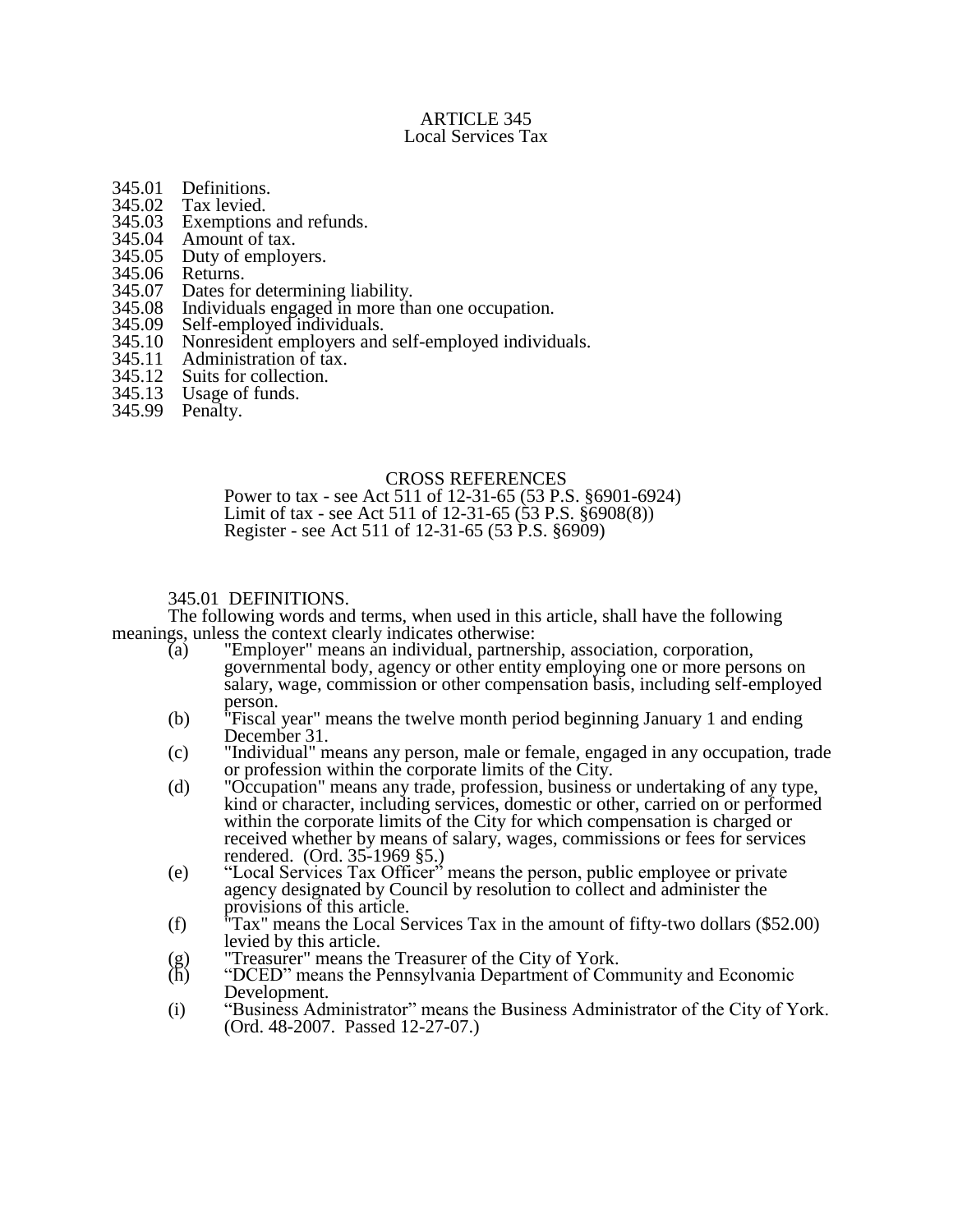#### 345.02 TAX LEVIED.

The City hereby levies and imposes on each occupation engaged in by individuals within its corporate limits during the fiscal year local services tax. This tax is in addition to all other taxes of any kind or nature heretofore levied by the City. (Ord. 48-2007. Passed 12-27-07.)

345.03 EXEMPTIONS AND REFUNDS.

Any person whose total income from all sources is less than twelve thousand dollars (\$12,000) per year is exempt from the levy of this tax. In addition, the following persons are exempt from payment of the tax:<br>(1) Any person w

- Any person who has served in any war or armed conflict in which the United States was engaged and is honorably discharged or released under honorable circumstances from active service if, as a result of military service, the person is blind, paraplegic or a double or quadruple amputee or has a service-connected disability declared by the United States Veterans' Administration or its successor to be a total one hundred percent disability.
- (2) Any person who serves as a member of a reserve component of the armed forces and is called to active duty at any time during the taxable year. For the purposes of this subparagraph, "reserve component of the armed forces" shall mean the United States Army Reserve, United States Navy Reserve, United States Marine Corps Reserve, United States Coast Guard Reserve, United States Air Force Reserve, the Pennsylvania Army National Guard or the Pennsylvania Air National Guard.
- (b) Procedure to Claim Exemption.
	- $\overline{(1)}$  A person seeking to claim an exemption from the local services tax may annually file an exemption certificate with the City of York and with the person's employer affirming that the person reasonably expects to receive earned income and net profits from all sources within the City of York of less than twelve thousand dollars (\$12,000) in the calendar year for which the exemption certificate is filed. In the event the City utilizes a tax collection officer, it shall provide a copy of the exemption certificate to that officer. The exemption certificate shall have attached to it a copy of all the employee's last pay stubs or W-2 forms from employment within the City for the year prior to the fiscal year for which the employee is requesting to be exempted from the tax. Upon receipt of the exemption certificate and until otherwise instructed by the City or except as required by clause (2), the employer shall not withhold the tax from the person during the calendar year or the remainder of the calendar year for which the exemption certificate applies, Employers shall ensure that the exemption certificate forms are readily available to employees at all times and shall furnish each new employee with a form at the time of hiring. The exemption certificate form shall be the uniform form provided by the City.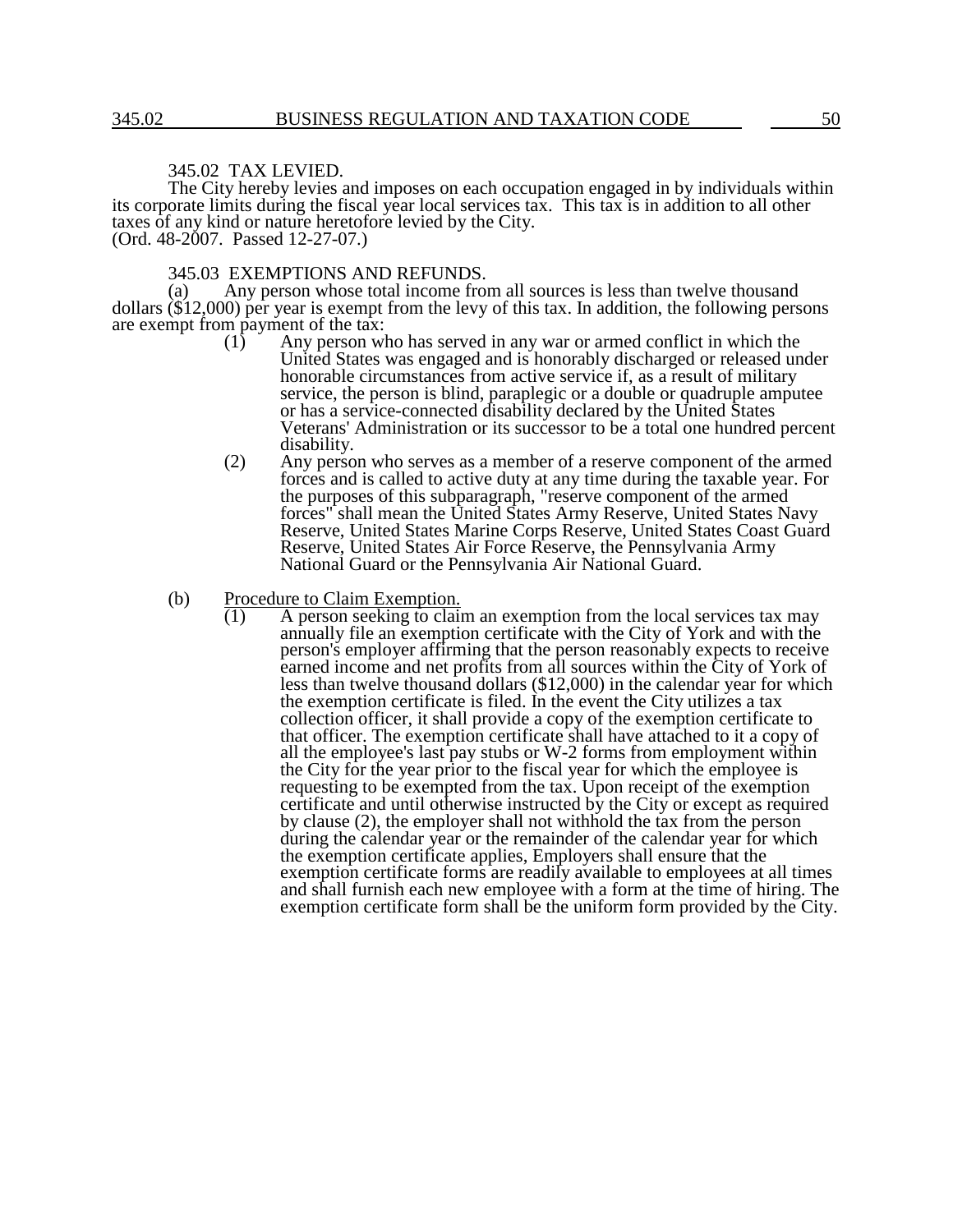- (2) With respect to a person who claimed an exemption for a given calendar year from the tax, upon notification to an employer by the person or by the City that the person has received earned income and net profits from all sources within the political subdivision equal to or in excess of twelve thousand dollars (\$12,000) in that calendar year or that the person is otherwise ineligible for the tax exemption for that calendar year, or upon an employer's payment to the person of earned income within the municipality in an amount equal to or in excess of twelve thousand dollars (\$12,000) in that calendar year, an employer shall withhold the local services tax from the person under clause (3).
- (3) If a person who claimed an exemption for a given calendar year from the tax becomes subject to the tax for the calendar year under clause (2), the employer shall withhold the tax for the remainder of that calendar year. The employer shall withhold from the person, for the first payroll period after receipt of the notification under clause  $(2)$ , a lump sum equal to the amount of tax that was not withheld from the person due to the exemption claimed by the person under this subsection, plus the per payroll amount due for that first payroll period. The amount of tax withheld per payroll period for the remaining payroll periods in that calendar year shall be the same amount withheld for other employees. In the event the employment of a person subject to withholding of the tax under this clause is subsequently severed in that calendar year, the person shall be liable for any outstanding balance of tax due, and the City may pursue collection under this article.
- (4) Except as provided in clause (2), it is the intent of this subsection that employers shall not be responsible for investigating exemption certificates, monitoring tax exemption eligibility or exempting any employee from the local services tax.

(c) Refunds. The Business Administrator or his designee, in consultation with the Local Services Tax Officer and DCED, shall establish procedures for the processing of refund claims for any tax paid by any person who is eligible for exemption, which procedures shall be in accord with provisions of the general municipal law relating to refunds of overpayments and interest on overpayments. Refunds made within seventy-five days of a refund request or seventyfive days after the last day the employer is required to remit the tax for the last quarter of the calendar year, whichever is later, shall not be subject to interest. No refunds shall be made for amounts overpaid in a calendar year that do not exceed one dollar (\$1): The Business Administrator or his designee shall determine eligibility for exemption and follow the established procedure for making refunds to exempt persons. (Ord. 48-2007. Passed 12-27-07.)

345.04 AMOUNT OF TAX.

Beginning January 1 2008, each occupation engaged in within the corporate limits of the City shall be subject to legislative service tax in the amount of fifty-two dollars (\$52.00) per year, such tax to be paid by the individual so engaged. Each natural person who exercises such privilege for any length of time during any tax year shall pay the tax for that year in the amount of (\$52.00) assessed on a pro rata basis, in accordance with the provisions of this article. (Ord. 48-2007. Passed 12-27-07.)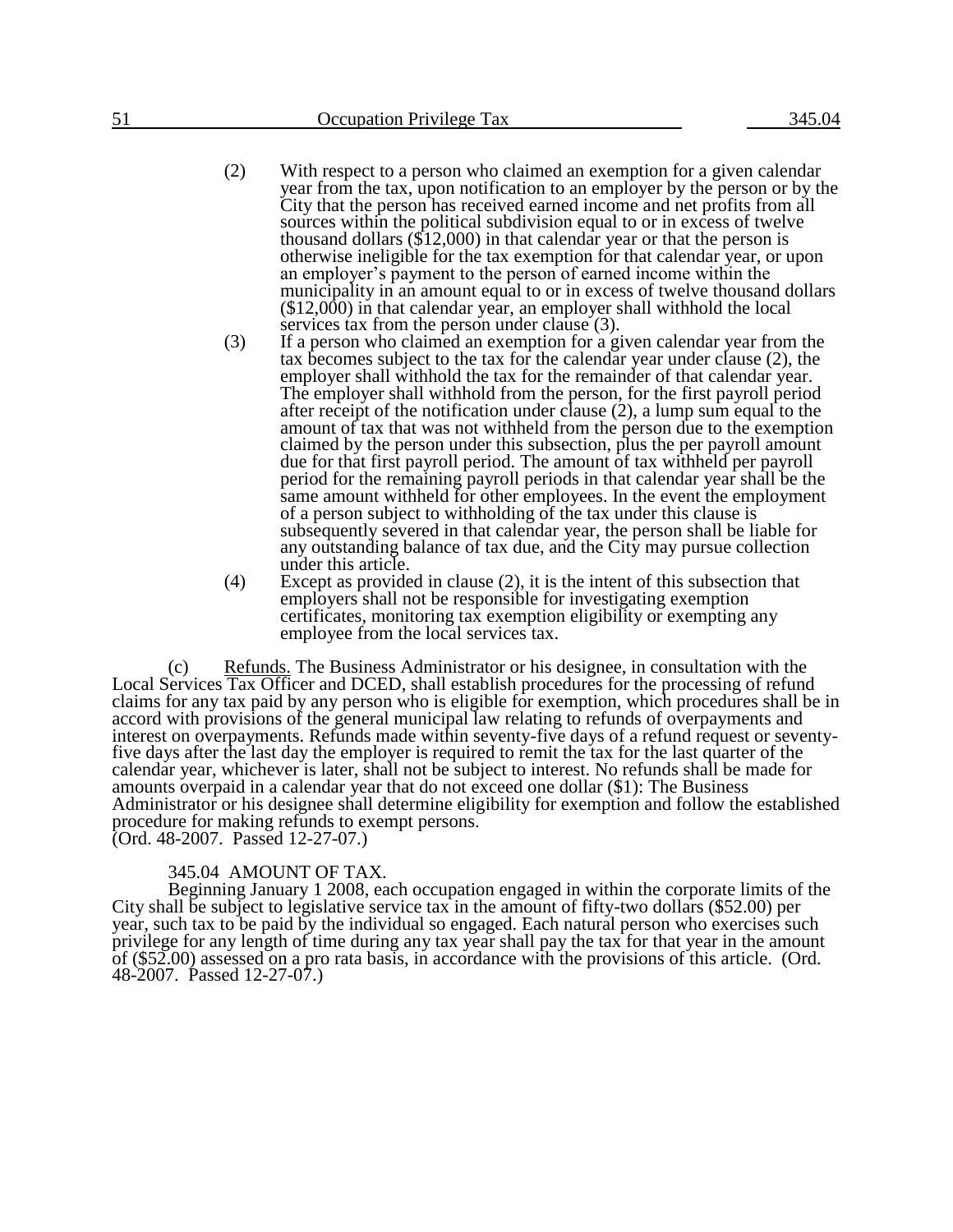# 345.05 DUTY OF EMPLOYERS.<br>(a) Each employer within the C

Each employer within the City, as well as those employers situated outside the City but who engage in business within the City, is hereby charged with the duty of collecting the tax from each of his employees engaged by him or performing for him within the City and making a return and payment thereof to the Local Services Tax Officer. Further, each employer is hereby authorized to deduct this tax for each employee in his or her employ, whether said employee is paid by salary, wage or commission and whether or not all such services are performed within the City.

(b) A person subject to the tax shall be assessed by the employer a pro rata share of the tax for each payroll period in which the person is engaging in an occupation. The pro rata share of the tax assessed on the person for a payroll period shall be determined by dividing the rate of the tax levied for the calendar year by the number of payroll periods established by the employer for the calendar year. For purposes of determining the pro rata share, an employer shall round down the amount of the tax collected each payroll period to the nearest one-hundredth of a dollar. Collection of the tax shall be made on a payroll period basis for each payroll period in which the person is engaging in an occupation, except as provided in Paragraph D of this Section, For purposes of this paragraph, combined rate shall mean the aggregate annual rate of the tax levied by the school district and the municipality.

(c) No person shall be subject to the payment of the local services tax by more than one City during each payroll period.

(d) In the case of concurrent employment, an employer shall refrain from withholding the tax if the employee provides a recent pay statement from a principal employer that includes the name of the employer, the length of the payroll period and the amount of the tax withheld and a statement from the employee that the pay statement is from the employee's principal employer and the employee will notify other employers of a change in principal place of employment within two weeks of its occurrence. The employee's statement shall be provided on the form approved by DCED.

(e) The tax shall be no more than fifty-two dollars (\$52.00) on each person for each calendar year, irrespective of the number of political subdivisions within which a person maybe employed. The City shall provide a taxpayer a receipt of payment upon request by the taxpayer.

No employer shall be held liable for failure to withhold the tax or for the payment of the withheld tax money to the City if the failure to withhold taxes arises from incorrect information submitted by the employee as to the employee's place or places of employment, the employee's principal office or where the employee is principally employed. Further, an employer shall not be liable for payment of the local services tax in an amount exceeding the amount withheld by the employer if the employer complies with the provisions of this article and remits the amount so withheld in accordance with this article.

(g) Employers shall be required to remit the local services taxes thirty days after the end of each quarter of a calendar year. (Ord. 48-2007. Passed 12-27-07.)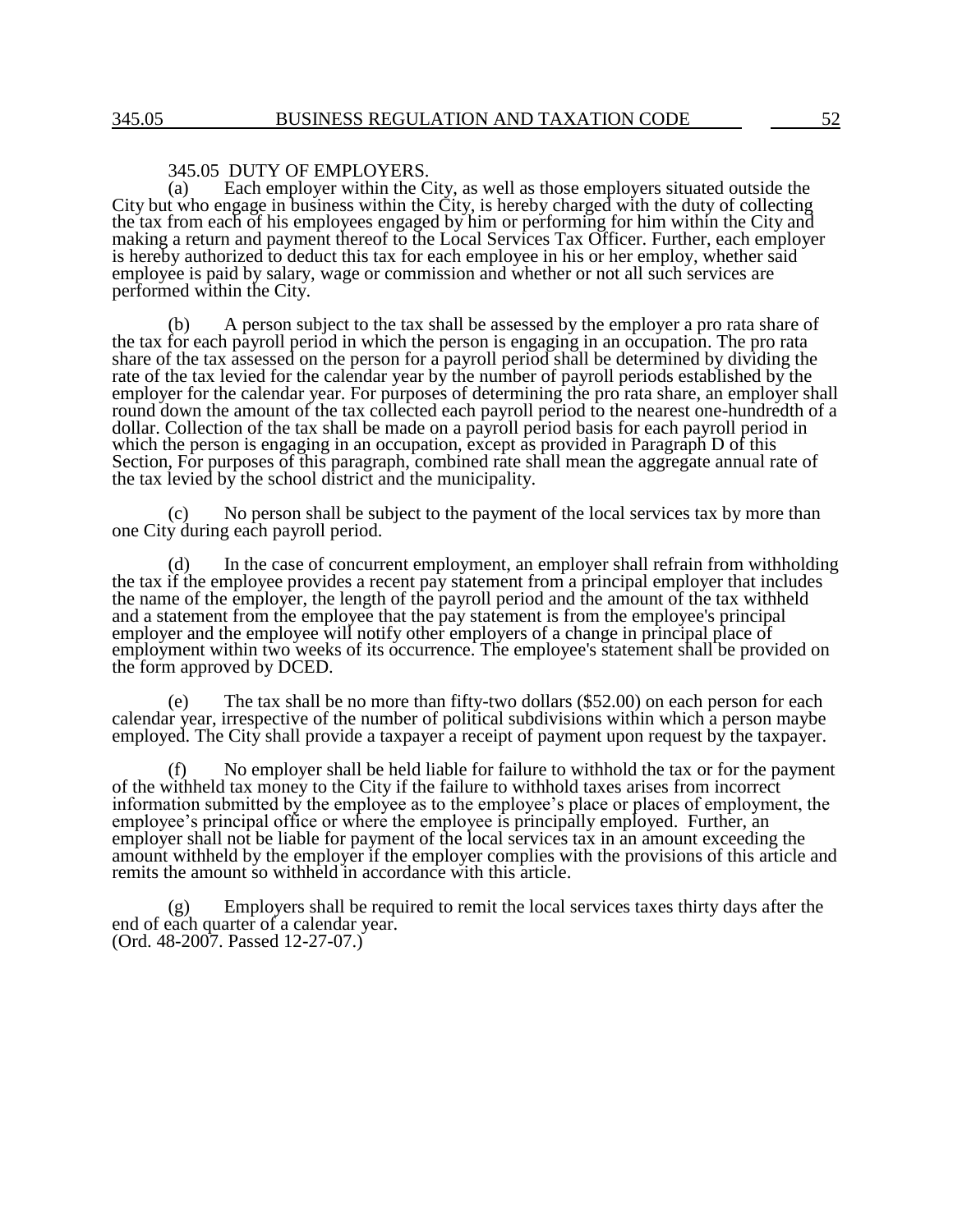#### 345.06 RETURNS.

Each employer shall prepare and file a return showing a computation of the tax on forms to be supplied to him by the Local Services Tax Officer. Each employer in filing this return and making payment of the tax withheld from his employees shall be entitled to retain a commission calculated at the rate of two percent of the gross tax due and payable, provided that such tax is collected and paid over by the employer on or before the dates hereinafter set forth. If the employer fails to file such return and pay such tax, whether or not he makes collection thereof from the salary, wages or commissions paid by him to such employee, the employer shall be responsible for the payment of the tax in full without deducting a commission and as though the tax had originally been levied against him.

 $(Ord. 48-2007.$  Passed  $12-27-07.)$ 

### 345.07 DATES FOR DETERMINING LIABILITY.

In each tax year, each employer shall use his or her employment records to determine the number of employees from whom such tax shall be deducted and paid over to the Local Services Tax Officer on or before the thirtieth  $(30<sup>th</sup>)$  day following the end of each calendar quarter of each such tax year. (Ord. 48-2007. Passed 12-27-07.)

345.08 INDIVIDUALS ENGAGED IN MORE THAN ONE OCCUPATION.

(a) Each individual who shall have more than one occupation within the City, shall be subject to the payment of this tax on his principal occupation and his principal employer shall deduct this tax and deliver to him evidence of deductions on a form to be furnished to the employer by the Local Services Tax Officer, which form shall be evidence of deduction having been made and when presented to any other employer shall be authority for such employer to not deduct this tax from the employee's wages, but to include such employee on his return by setting forth his name, address and the name and account number of the employer who deducted this tax.

(b) If a person is engaged in more than one occupation, or an occupation which requires his working in more than one political subdivision during the calendar year, the priority of claim to collect such occupational privilege tax shall be in the following order: first, the political subdivision in which a person maintains his principal office or is principally employed; second, the political subdivision in which the person resides and works, if such a tax is levied by that political subdivision; third, the political subdivision in which a person is employed and which imposes the tax nearest in miles to the person's home. The place of employment shall be determined as of the day the taxpayer first becomes subject to the tax during the calendar year. It is the intent of this provision that no person shall pay more than fifty-two dollars (\$52.00) in any calendar year as Local Services tax, irrespective of the number of political subdivisions within which such person may be employed within any given calendar year. In case of dispute, a tax receipt of the taxing authority for that calendar year declaring that the taxpayer has made prior payment which constitutes prima-facie certification of payment to all other political subdivisions.

(c) Deduction or nondeduction and reporting by employers shall be in accordance with subsection (a) hereof as well as Section 345.05. (Ord. 48-2007. Passed 12-27-07.)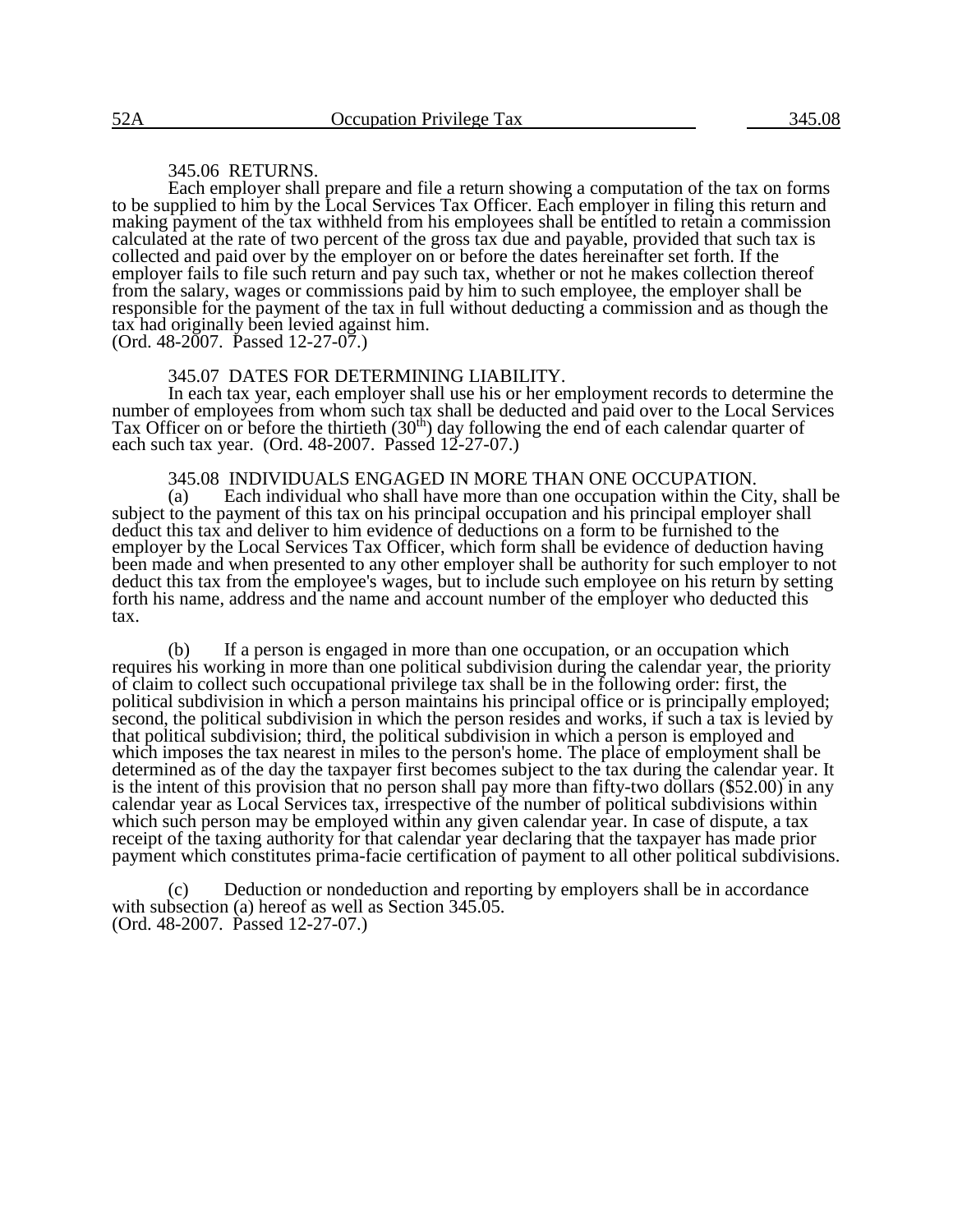# 345.09 SELF-EMPLOYED INDIVIDUALS.<br>(a) All self-employed individuals who per

All self-employed individuals who perform services of any type or kind, engaged in any occupation or profession within the City, shall be required to comply with this article and pay the pro rata portion of the tax due to the Treasurer on, or before the thirtieth  $(30<sup>th</sup>)$  day following the end of each calendar quarter of each such tax year.

(b) In the event a self-employed person is engaged in more than one occupation within or without the City or an occupation which required his working in more than one political subdivision during the year, reporting priority of claims and prima-facie certification of payment shall be in accordance with Section 345.08(a) and (b). (Ord. 48-2007. Passed 12-27-07.)

### 345.10 NONRESIDENT EMPLOYERS AND SELF-EMPLOYED INDIVIDUALS.

All employers and self-employed individuals residing or having their place of business outside of the City, but who perform services of any type or kind, or engage in any occupation or profession within the City do by virtue thereof agree to be bound by and subject themselves to the provisions, penalties and regulations promulgated under this article with the same force and effect as though they were residents of the City. Any individual engaged in an occupation within the City and an employee of a nonresident employer may, for the purpose of this article, be considered a self-employed person, and in the event this tax is not paid, the City shall have the option of proceeding against either the employer or employee for the collection of this tax as hereinafter provided. (Ord. 48-2007. Passed 12-27-07.)

345.11 ADMINISTRATION OF TAX.

(a) It shall be the duty of the Local Services Tax Officer to accept and receive payments of this tax and to keep a record thereof showing the amount received by him from each employer or self-employed person together with the date the tax was received.

(b) The Local Services Tax Officer is hereby charged with the administration and enforcement of this article and is hereby charged and empowered to prescribe, adopt and promulgate rules and regulations relating to any matter pertaining to the administration and enforcement of this article including provisions for the examination of the payroll records of any employer subject to this article; the examination and correction of any return made in compliance with this article and any payment alleged or found to be incorrect, or as to which overpayment is claimed or found to have occurred. Any person aggrieved by any decision of the Local Services Tax Officer shall have the right to appeal consistent with the Local Taxpayers Bill of Rights under Act 50 of 1998 to the Court of Common Pleas of York County as is provided in other cases.

(c) The Local Services Tax Officer is hereby authorized to examine the books and payroll records of any employer in order to verify the accuracy of any return made by an employer, or, if no return was made, to ascertain the tax due. Each employer is hereby directed and required to give the Local Services Tax Officer the means, facilities and opportunity for such examination. (Ord. 48-2007. Passed 12-27-07.)

#### 345.12 SUITS FOR COLLECTION.

(a) If any tax under this article remains due or unpaid thirty days after the due dates above set forth, the Local Services Tax Officer, may sue for the recovery of any such tax due or unpaid under this article together with interest and penalty.